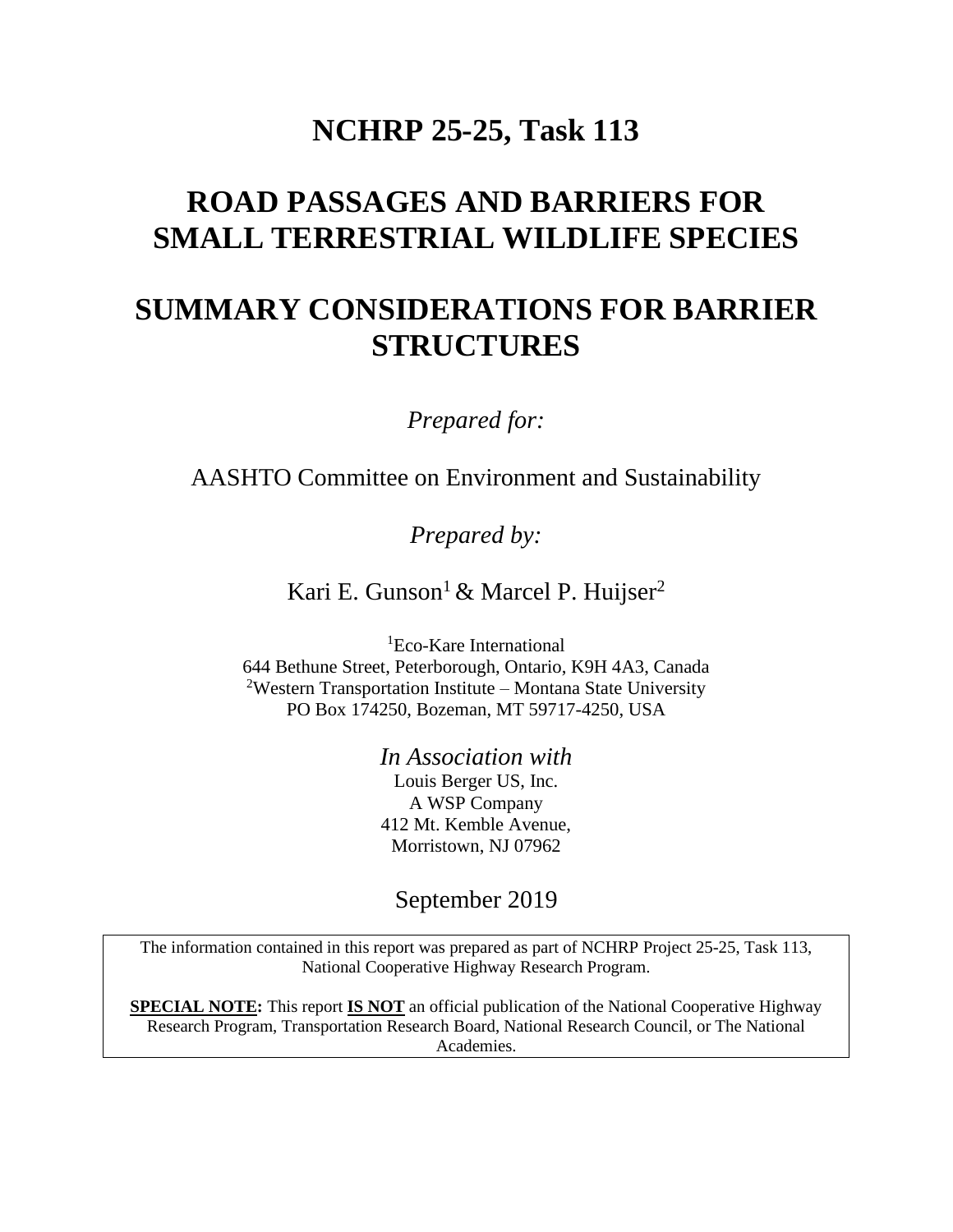## **ACKNOWLEDGMENTS**

This study was conducted for the American Association of State Highway and Transportation Officials (AASHTO) Committee on Environment and Sustainability, with funding provided through the National Cooperative Highway Research Program (NCHRP) Project 25-25, Task 113, *Road Passages and Barriers for Small Terrestrial Wildlife: Summary and Repository of Design Examples*. NCHRP is supported by annual voluntary contributions from the state departments of transportation (DOTs). Project 25-25 is intended to fund quick response studies on behalf of the Committee on Environment and Sustainability. The report was prepared by Marcel P. Huijser of the Western Transportation Institute - Montana State University and Kari E. Gunson of Eco-Kare International under contract to Louis Berger U.S. Inc., A WSP company (contract manager Edward Samanns). The work was guided by a technical working group that included:

- Kris Gade, Arizona DOT (Chair)
- Bridget Donaldson, Virginia DOT
- Jill Garton, Iowa DOT
- Chris Maguire, Oregon DOT
- Matthew Perlik, Ohio DOT
- Jeff Peterson, Colorado DOT
- Paul Wagner, Washington State DOT
- Dan Buford, FHWA (liaison)
- Melissa Savage, AASHTO (liaison)

The project was managed by Ann Hartell, NCHRP senior program officer.

### **DISCLAIMER**

The opinions and conclusions expressed or implied are those of the research agency that performed the research and are not necessarily those of the Transportation Research Board (TRB) or its sponsoring agencies. This report has not been reviewed or accepted by the TRB Executive Committee or the Governing Board of the National Research Council.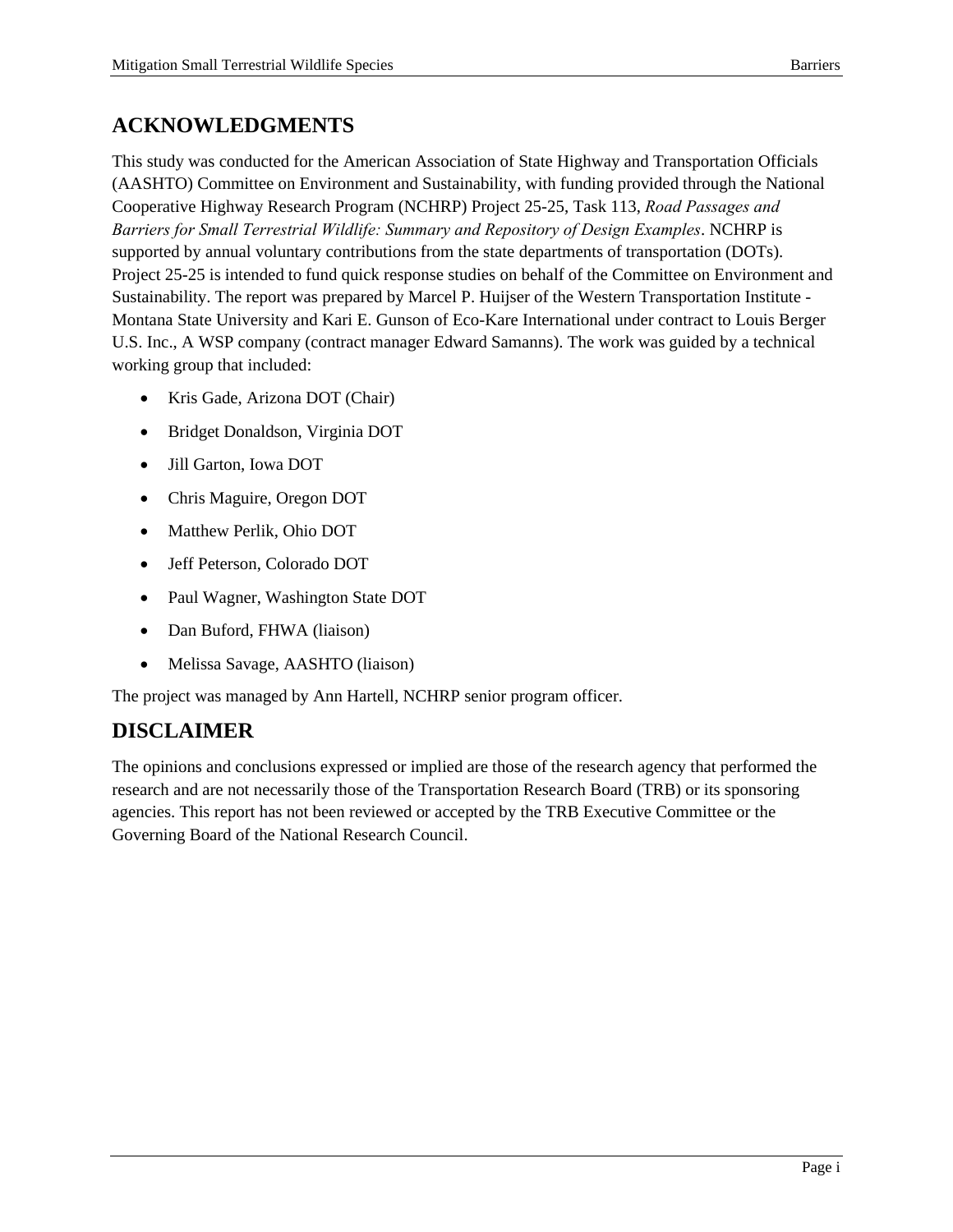### **BARRIERS FOR SMALL ANIMAL SPECIES**

This document summarizes considerations for using barriers to exclude small animal species from roads and to funnel animals to both designated and/or non-designated crossing structures. This summary is based on the literature review, survey report, and knowledge and experience of the authors. The literature review and survey report are available as separate documents produced for this project (NCHRP 25-25, Task 113).

#### **GENERAL CONSIDERATIONS**

General considerations include the design and operation and maintenance issues associated with barriers that are implemented along roads for animal species that are smaller than a coyote (*Canis latrans*). These barriers are generally referred to as exclusion fencing, guide-walls, or barriers. The primary purpose of the barriers is provide exclusion or a barrier to animals that attempt to move onto the road while also guiding animals to designated or non-designated crossing structures.

These barriers should only be considered when designated or non-designated crossing structures are also available for safe animal crossings. In some cases, road-kill may have been so high that the local population of the target species has substantially declined. In such cases, it may be essential to stop the road mortality immediately, and barriers may be installed prior to installation of crossing structures. However, it is important to provide critical habitat needs on both sides of the road and to follow through with crossing structures soon after.

In some cases, less permanent or temporary fencing is used during assessment and exploratory studies. For example, temporary funnel fencing and guide-walls may be installed to assess the use of nondesignated structures by different small animal species (e.g., Aresco 2005; Collinson et al. 2017) or to assess road-kill reductions to provide a case for a more permanent barrier. In this document, considerations for temporary fencing are not discussed but the focus is more on durable permanent barrier designs, although some components are also applicable to temporary barrier design.

#### **Characteristics**

**Barrier Type:** Permanent barriers are meant to persist in the landscape with minimal maintenance; however, the life span of these barriers is largely unknown and varies with the type of materials used, installation procedures, site conditions, and maintenance. The main types of permanent barrier materials are wood, plastic, concrete, metal or aluminum sheeting, chain-link, and hardware cloth. Design specifications include height, buried depth, and inclusion of a top lip or extension to deter animals from climbing and burrowing underneath the barriers.

Mesh size and wire thickness, commonly termed gauge, are considerations for hardware cloth and chainlink. Mesh and perforations allow for water permeability, but if animals can see through the barrier evidence suggests that the animals will spend more time at the fence and attempt to escape, and may therefore be less likely to find a crossing structure that provides safe passage to the other side of the road (Peaden et al. 2017; Milburn-Rodriguez et al. 2018).

Often a permanent barrier is more easily installed along new or upgraded roads, e.g., twinning expansions and widenings when the adjacent terrain and road features should be considered alongside the design of the barrier. When selecting a barrier design, the following primary components must be evaluated to assess the type of barrier that will be effective: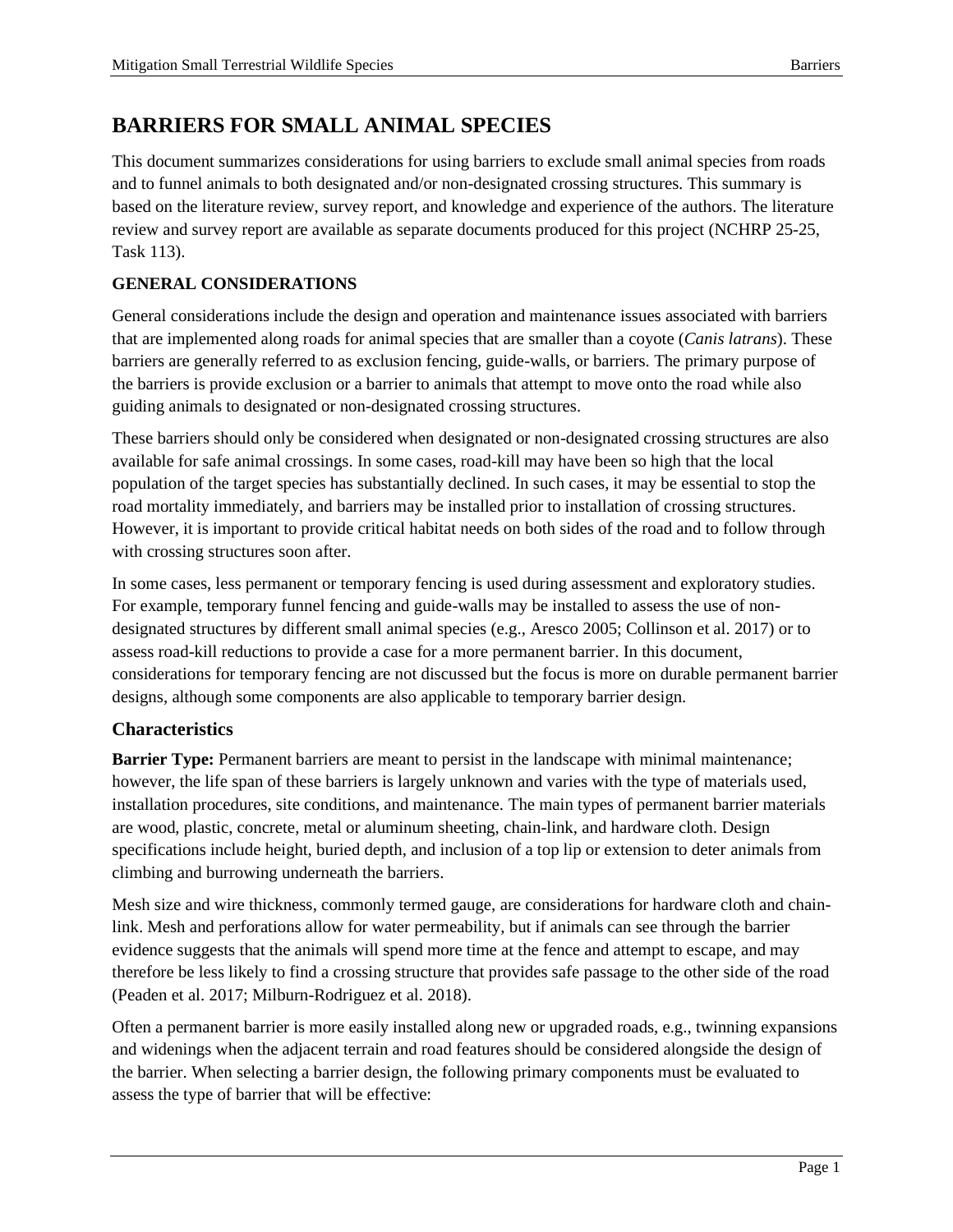- Behavior and physiology of the target species
- Terrain slope
- Vegetation
- Continuity of barrier, e.g., presence of driveways and access roads
- Drainage from road
- Presence of existing features such as guiderails
- Presence of subsurface rock
- High water levels of existing wetland and drainage features
- Motorist safety considerations
- Mowing requirements
- Budget

**Location:** Barriers should encompass the entire habitat that is bisected by the road, as well as an additional 'buffer' to prevent fence-end road-kill. In some cases, the habitat may be homogeneous and extensive and occur for more than several miles alongside a road. In this situation, if barriers cannot extend along the entire habitat, they should extend alongside known animal crossing areas or where roadkill is expected more than chance, commonly termed hotspots. In addition, the known daily movement distances (or home range) of the target species can inform decisions about functional barrier length along roads. The number and placement of crossing structures will also inform barrier location and length.

**Maintenance:** All barrier materials are subject to "wear and tear" maintenance concerns such as holes, burrowing, wash-outs, erosion, vegetation overgrowth, falling trees, vandalism, tampering, car crashes, and damage from mowing and snow removal. More durable materials, careful and robust installations, along with educating maintenance workers will help optimize routine maintenance procedures and maximize effectiveness in reducing road-kill.

#### **Species-specific Considerations**

Behavioral criteria of the target species include the ability for an animal to move, jump, swim, climb, or dig. Physical characteristics include an animal's tolerance to extremes in abiotic climates, such as dehydration, overheating, and freezing. In all cases, barrier designs must integrate the safety and wellbeing of the animal as well as the behavioral adaptation when interacting with the barrier.

**Snakes:** Snakes vary greatly in body thickness by species and when growing from hatchling to juvenile and adult. Snakes can poke and move through small openings and may often become stuck. Openings in mesh and separation of material where panels join are examples of openings that snakes can use to access the road.

Some larger snakes (e.g., eastern foxsnake) can climb considerable heights (up to 3.2 feet [1 meter]); therefore, taller barriers are required but may compromise the sturdiness of an upright barrier.

Therefore, an "outrigger" or perpendicular extension, sometimes termed a "lip," are often used to compensate for increased height or to prevent climbing animals from accessing the road (Figure 1). Smoother plastic smooth surfaces may also be used to prevent snakes from climbing barriers (Figure 2).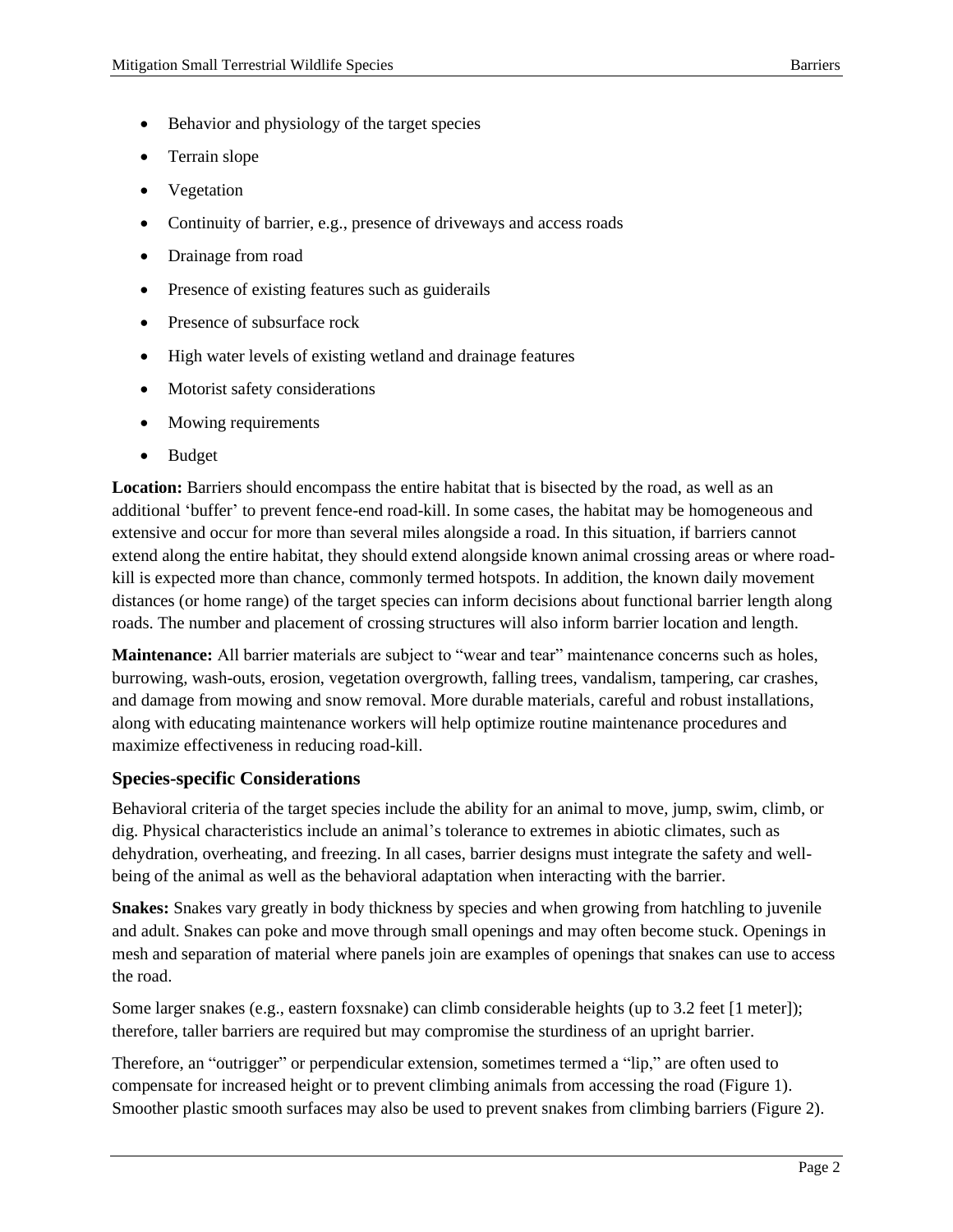

**Figure 1:** *Top lip made from chain link fence and metal outriggers from top of fence. Photo Credit: Kari Gunson.*



**Figure 2**: *Plastic solid Animex fence with top lip and smooth surface to prevent climbing. Photo Credit: Ausable Bayfield Conservation Authority.*

**Mammals:** Digging mammals can burrow under an exclusion barrier and create tunnels that permeate from the inside to the roadside of the barrier. These tunnels can then be used by all animals that are able to move freely through the dug-out tunnels to access the road. Often, a bottom outrigger or buried lip/apron is used to deter tunneling by animals. Some smaller mammals can easily jump or scale a barrier; therefore, taller chain link fences are often used with both outriggers or "floppy tops" and buried aprons.